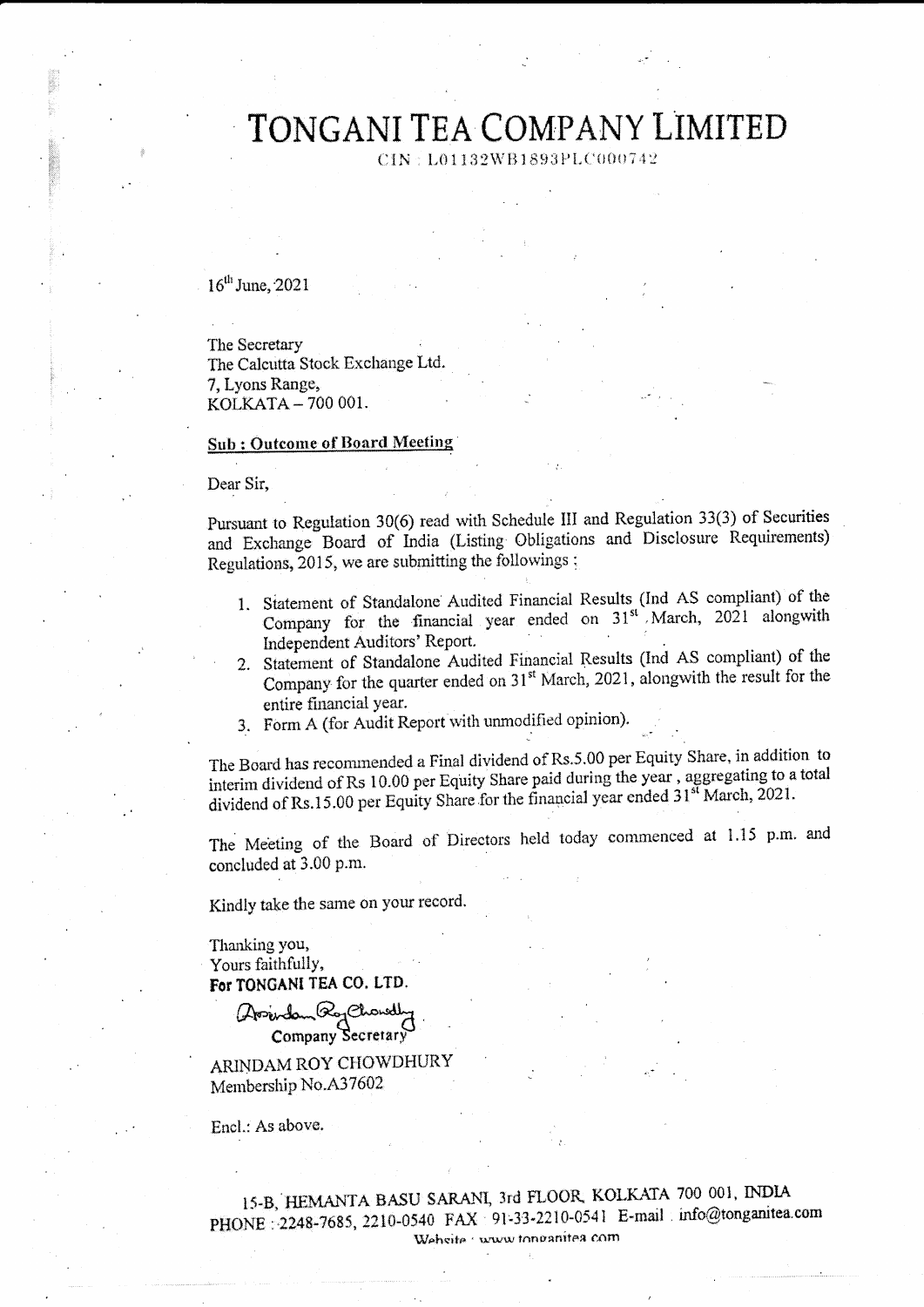

#### Unmodified Opinion is expressed on the Ouarterlv/Annual Financial Results (for companies other than banks) for the Quarter/Year Ended 31<sup>st</sup> March, 2021

Independent Auditors' Report on Last Quart/4<sup>th</sup> Quarter Standalone Financial Result for Quarter Ended 31st March, 2021 (From 01/01/2021 to 31/03/2021) as well as year to date results of Annual Standalone Financial Results for the year ended 31st March. 2021 (From 01/04/2020 to 31/03/2021) of the Company Pursuant to the Regulation 33 and 52 of the SEBI (Listing Obligations and Disclosure Requirements) Regulations. 2015, as amended

To The Board of Directors Tongani Tea Company Limited CIN: L01132WB1893PLC000742

#### Report on the audit of the Standalone Financial Results Opinion

We have audited the quarterly Standalone financial results and annual Standalone financial results of TONGANI TEA COMPANY LIMITED for the quarter ended 31<sup>st</sup> March, 2021 (from 01/01/2021 to 31/03/2021) as well as year to date results of annual year ended 31<sup>st</sup> March, 2021 (from 01/04/2020 to 31/03/2021), attached herewith, being submitted by the company pursuant to the requirement of Regulation 33 & 52 of the SEBI (Listing Obligations and Disclosure Requirements) Regulations, 2015. These quarterly Standalone financial results as well as the annual year to date Standalone financial results have been prepared on the basis of the interim financial statements, which are the responsibility of the company's management in compliance. Our responsibility is to express an opinion on these financial results based on our audit of such interim financial statements, which have been prepared in accordance with the recognition and measurement principles laid down in Accounting Standard for lnterim Financial Reporting (lnd AS 34), prescribed, under Section 133 of the Companies Act, 2013 read with relevant rules issued thereunder; or by the lnstitute of Chartered Accountants of lndia, as applicable and other accounting principles generally accepted in lndia.

#### **Basis of Opinion**

We conducted our audit in accordance with the Standard on Auditing (SAs) specified under section 143(10) of the Companies Act, 2013, as amended ("the Act"). Our responsibilities under those Standards are further described in the "Auditors' Responsibilities for the Audit of the Standalone Financial Results" section of our report. We are independent of the Company in accordance with the Code of Ethics issued by the lnstitute of Chartered Accountants of lndia together with the ethical requirements that are relevant to our audit of the financial statements under the provisions of the Act and the Rules thereunder, and we have fulfilled our ethical responsibilities in accordance with those requirements and the Code of ethics. We believe that the audit evidence by us is sufficient and appropriate to provide a basis for our opinion.

### Management's Responsibilities for the Standalone Financial Results

The Statement has been prepared on the basis of the Standalone Annual Financial Statements. The Board of Directors of the Company are responsible for the preparation and presentation of the Statement that gives a true and fair view of the Net Profit and Other Comprehensive Income of the Company and other financial information in accordance with the applicable accounting standards prescribed under section 133 of the Act read with relevant rules issued thereunder and other accounting principles generally accepted in lndia and in compliance with Regulation 33 and 52 of the Listing Regulations. This responsibility also includes maintain of adequate accounting records in accorlance with the provisions of the Act for safeguarding of the assets of the company and for preventing and detecting frauds and other irregularities; selection and application of appropriate accounting policies; making judgements and estimates that are reasonable and prudent; and the design, implementation and maintenance of adequate internal financial controls, that were operating effectively for ensuring the accuracy and completeness of the accounting records, relevant to the preparation and presentation of the Statement that give a true and fair view and are free from material misstatement, whether due to fraud or error.

Cont. page 2

 $\mathsf{KOL}$ i $\mathbb{Z}$ 

a

J..

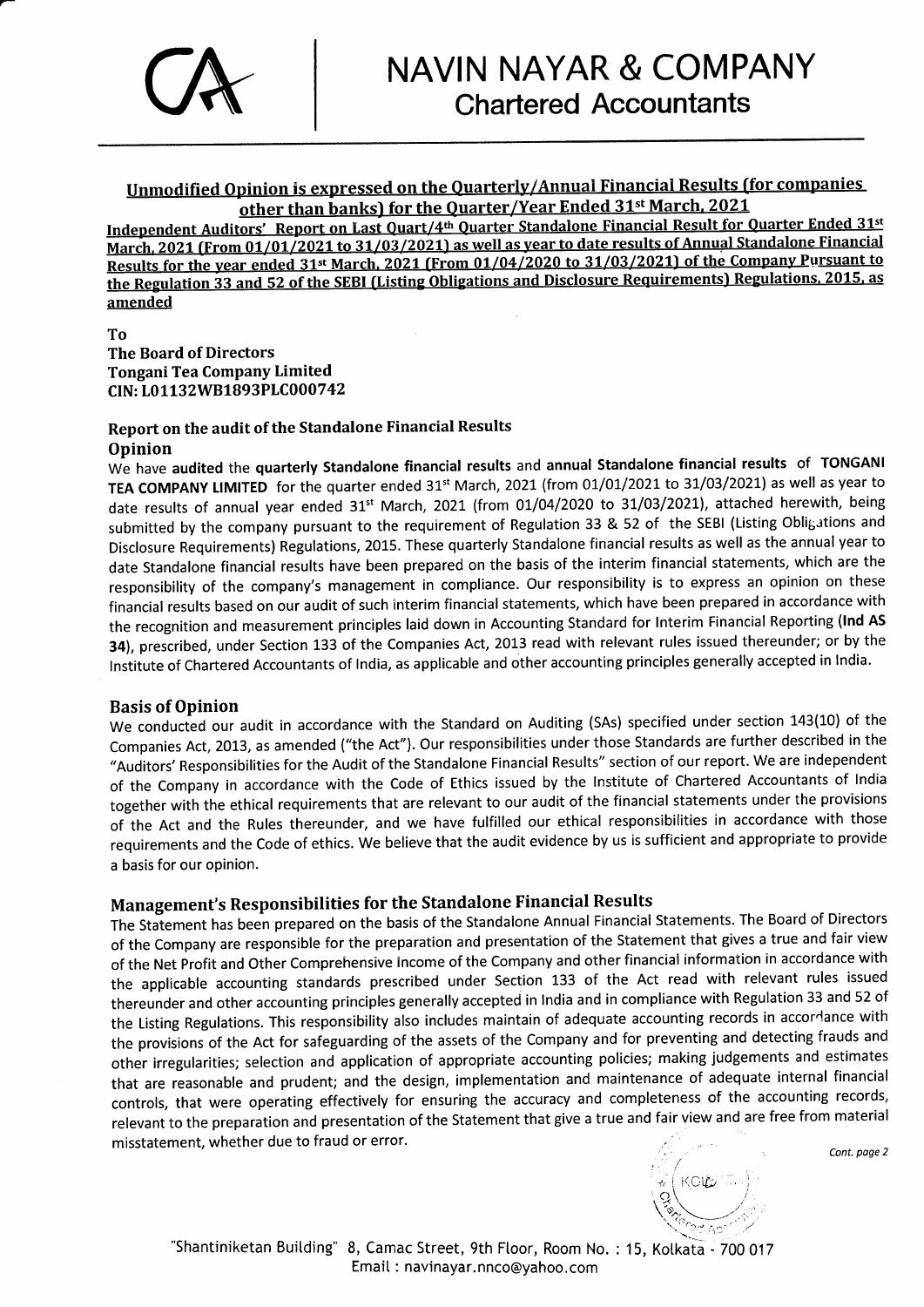ln preparing the Statement, the Board of Directors are responsible for assessing the Company's ability to continue as a going concern, disclosing as applicable, matters related to going concern and using the going concern basis of accounting unless the Board of Directors either intends to liquidate the Company or to cease operations. or has no realistic alternative but to do so.

The Board of Directors are also responsible for overseeing the Company's financial reporting process.

#### Auditors'Responsibilities for the Audit ofthe Standalone Financial Results

Our objectives are obtaining reasonable assurance about whether the Statement as a whole is free from material misstatement, whether due to fraud or error, and to issue an auditors' report that includes our opinion. Reasonable assurance is a high level of assurance but is not a guarantee that an audit conducted in accordance with SAs will always detect a material misstatement when it exists. Misstatement can arise from fraud or error and are considered material if, individually or in the aggregate, they could reasonably be expected to influence the economic decisions of users taken on the basis of the Statement.

As part of an audit in accordance with SAs, we exercise professional judgment and maintaln professionai skepticism throughout the audit. We also:

- Identify and assess the risks of material misstatement of the Statement, whether due to fraud or error, design and perform audit procedures responsive to those risks, and obtain audit evidence that is sufficient and appropriate to provide a basis for our opinion. The risk of not detecting a material misstatement resulting from fraud is higher than for one resulting from error, as fraud may involve collusion, forgery, intentional omissions, misrepresentations, or the override of internal control.
- Obtain an understanding of internal control relevant to the audit in order to design audit procedures that are appropriate in the circumstances. Under Section 143(3)(i) of the Act, we are also responsible for expressing our opinion on whether the company has adequate internal financial control with reference to financial statements in place and the operating effectiveness of such controls.
- . Evaluate the appropriateness of accounting policies used and the reasonableness of accounting estimates and related disclosures made by the Board of Directors.
- o Conclude on the appropriateness of the Board of Directors' use of the going concern basis of accounting and, based on the audit evidence obtained, whether a material uncertainty exists related to events or conditions that may cast significant doubt on the Company's ability to continue as a going concern. lf we conclude that <sup>a</sup> material uncertainty exists, we are required to draw attention in our auditors' report to the related disclosures in the financial results or, is such disclosures are inadequate, to modify our opinion. Our conclusions are based on the audit evidence obtained up to the date of our auditors' report. However, future events or conditions may cause the Company to cease to continue as a going concern.
- . Evaluate the overall presentation, structure and content of the statement, including the disclosures, and whether the Statement represents the underlying transactions and events in a manner that achieves fair presentation.

We communicate with those charges with governance regarding, among other matters, the planned scope and timing of the audit and significant audit findings, including any significant deficiencies in internal control that we identify during our audit.

We also provide those charged with governance with a statement that we have complied with relevant ethical requirements regarding independence, and to communicate with them all relationships and other matters that may reasonably be thought to bear on our independence, and where applicable, related safeguards.

Cont. page 3

i, koƙv  $\sum_{i=1}^n \lambda_i$  $\zeta^{\varepsilon_{\Theta}}$ e  $\ddotsc$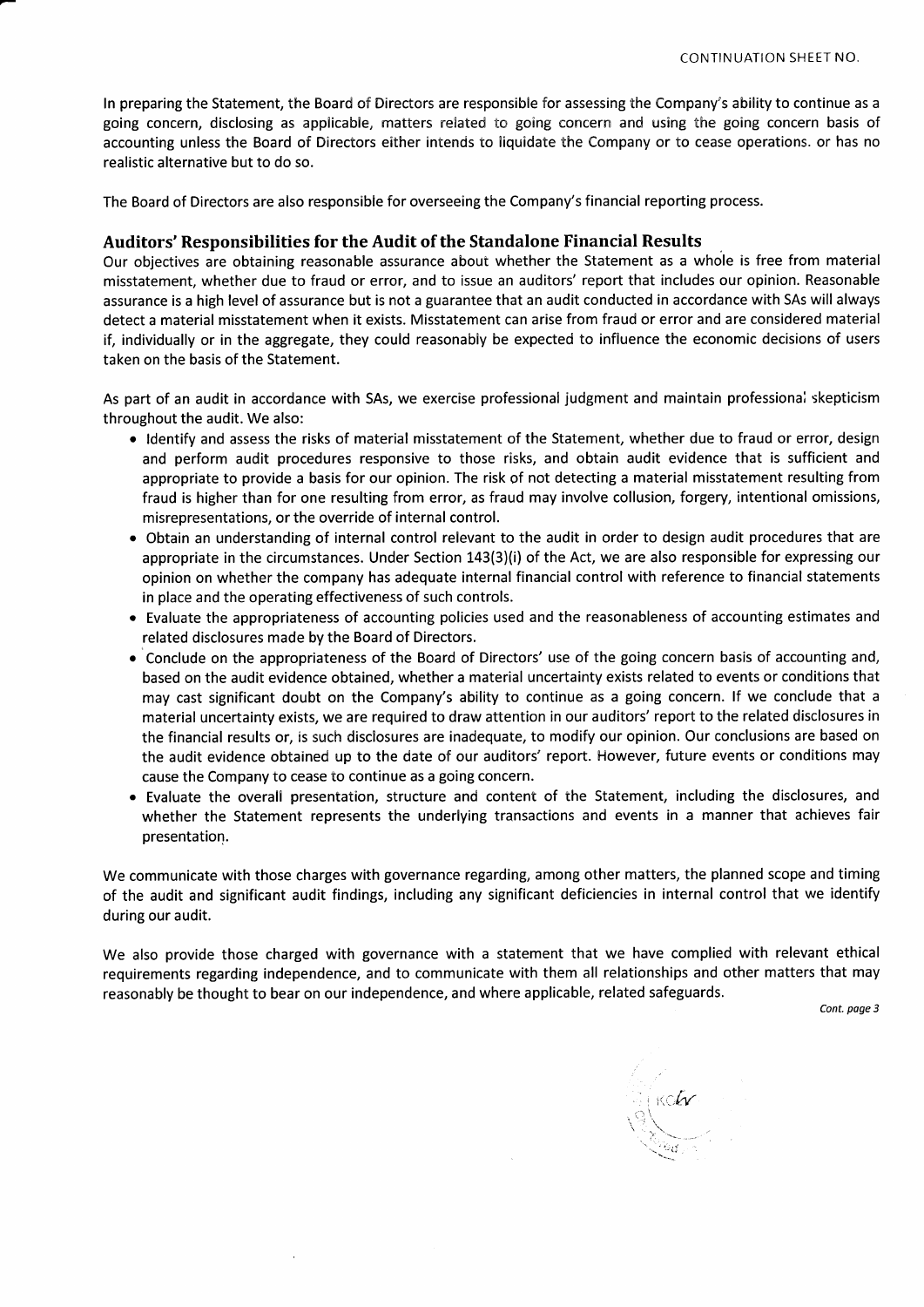#### Other Matters

ln our opinion and to the best of our information and according to the explanations given to us these quarterly financial results as well as the annual year to date results:

- (i) The resutts are presented in accordance with the requirements of regulation 33 and 52 of the SEBI (Listing obligations and Disclosure Requirements) Regulations, 2015 in this regard in compliance with lnd-As; read with Circular No.CIR/CFD/CMD/15/2015 dated November 30, 2015 and Circular No.CIR/CFD/FAC/62/2016 dated July 5,2016.
- (ii) The Statement includes the results for the quarter ended March 31, 2021 being the balancing figure between the audited figures in respect of the dull financial year ended March 31, 2021 and the published unaudited year-todate figures up to the third quarter of the current financial year, which were subjected to a limited review by us, as required under the Listing Regulations. The results give a true and fair view of the net profit and other financial information for the quarter ended 31<sup>st</sup> March, 2021 (from 01/01/2021 to 31/03/2021) as well as year to date result of annual year ended 31<sup>st</sup> March, 2021 (from 01/04/2020 to 31/03/2021).

Place: Kolkata Date: 16<sup>th</sup> day of June, 2021 UDIN: 21053267AAAAAAS9022

;\. .  $\overline{\psi}_{\alpha}$  -  $\overline{\psi}_{\alpha}$  and  $\overline{\psi}_{\alpha}$  $\rm \tilde{e}_0$   $\wedge$ -.r

For NAVIN NAYAR & COMPANY

Firm Registration No. 317117E

 $\sim$  leaving  $\sim$  of

NAVIN NAYAR Proprietor Membership No. 053257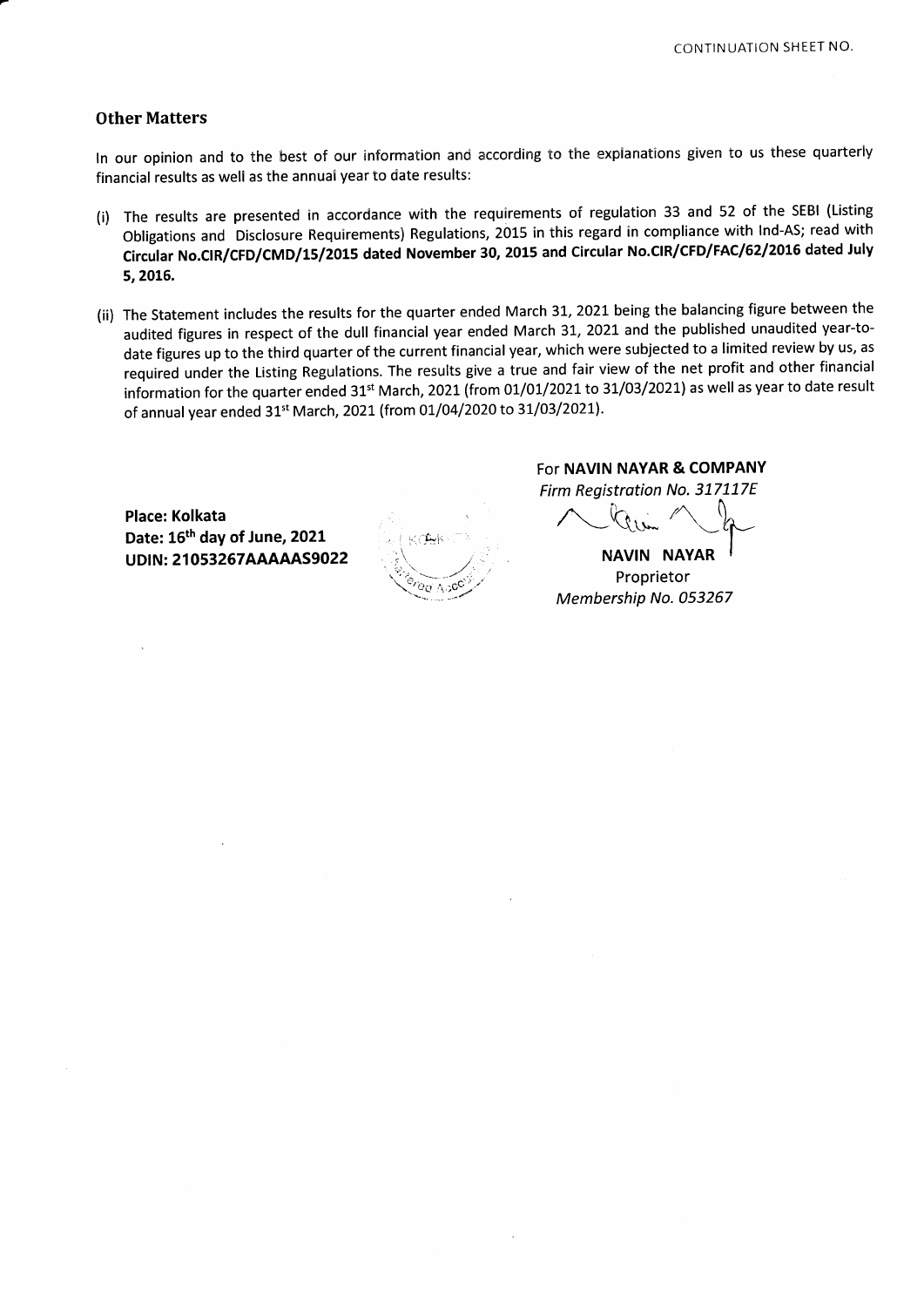CIN: L01132WB1893PLC000742

Regd.Office: 15B, Hemanta Basu Sarani, 3rd Floor, Kolkata-700001.

Phone: 2248-7685, 2210-0540; Fax: 91-33-2210-0541

E-mail:info@tonganitea.com : Website : www.tonganitea.com

## STATEMENT OF STANDALONE AUDITED FINANCIAL RESULTS FOR THE QUARTER AND YEAR ENDED 31ST MARCH, 2021

|                | PART I<br><b>Rupees in Lakhs</b>                               |            |                      |            |            |                 |
|----------------|----------------------------------------------------------------|------------|----------------------|------------|------------|-----------------|
|                | <b>PARTICULARS</b>                                             |            | <b>Quarter Ended</b> |            | Year Ended |                 |
|                |                                                                | 31-03-2021 | 31-12-2020           | 31-03-2020 | 31-03-2021 | 31-03-2020      |
|                |                                                                | (Audited)  | (Unaudited)          | (Audited)  | (Audited)  | (Audited)       |
|                | Revenue from Operations                                        | 34.20      | 258.37               | 20.51      | 953.50     | 745.03          |
| $\mathbf{2}$   | Other Income                                                   | 20.28      | 5.94                 | 14.93      | 35.15      | 29.77           |
|                | Total Income (1+2)                                             | 54.48      | 264.31               | 35.44      | 988.65     | 774.80          |
| $\mathbf{3}$   | <b>Expenses</b>                                                |            |                      |            |            |                 |
|                | (a) Cost of materials consumed (Note 5)                        | 0.00       | 0.00                 | 0.00       | 0.00       | 0.00            |
|                | (b) Purchases of stock-in-trade                                | 0.00       | 0.43                 | 0.00       | 6.01       | 2.56            |
|                | (c) Changes in inventories of finished goods,                  | 0.01       | 24.85                | (8.97)     | (1.99)     | 1.68            |
|                | Stock-in-trade and Work-in-progress                            |            |                      |            |            |                 |
|                | (d) Employee Benefits Expense                                  | 172.37     | 135.46               | 129.11     | 603.13     | 545.69          |
|                | (e) Finance Costs                                              | 2.41       | 11.19                | 3.77       | 40.82      | 36.44           |
|                | (f) Depreciation and Amortisation expenses                     | 6.47       | 6.01                 | 4.93       | 24.50      | 24.01           |
|                | (g) Other Expenses                                             | 49.94      | 41.84                | 33.62      | 212.95     | 203.52          |
|                | <b>Total Expenses</b>                                          | 231.20     | 219.78               | 162.46     | 885.42     | 813.90          |
| 4              | Profit/(Loss) before Exceptional Items and tax                 |            |                      |            |            |                 |
|                | $(1+2-3)$                                                      | (176.72)   | 44.53                | (127.02)   | 103.23     | (39.10)         |
| 5              | <b>Exceptional items</b>                                       | 0.00       | 0.00                 | 0.00       | 0.00       | 0.00            |
| 6              | Profit/(Loss) before tax (4-5)                                 | (176.72)   | 44.53                | (127.02)   | 103.23     | (39.10)         |
| $\overline{7}$ | <b>Tax Expenses</b>                                            |            |                      |            |            |                 |
|                | (a) Current Tax                                                | 3.62       | 0.00                 | 0.00       | 3.62       | 0.00            |
|                | (b) MAT Credit                                                 | (3.34)     | 0.00                 | 0.00       | (3.34)     | 0.00            |
|                | (c) Deferred Tax Assets                                        | 8.93       | 0.00                 | (2.96)     | 8.93       | (2.96)          |
|                | (d) Income Tax for earlier years                               | 0.00       | 0.00                 | 0.00       | 0.00       | 0.00            |
|                | <b>Total Tax Expense</b>                                       | 9.21       | 0.00                 | (2.96)     | 9.21       | (2.96)          |
| 8              | Net Profit/(Loss) after tax (6-7)                              | (185.93)   | 44.53                | (124.06)   | 94.02      | (36.14)         |
| 9              | Other Comprehensive Income/(Loss)(net of tax)                  |            |                      |            |            |                 |
|                | (a) Items that will not be reclassified to profit or loss      | 20.53      | 0.00                 | 11.15      | 20.53      | 11.15           |
|                | - Income Tax relating to the item that will not be             |            |                      |            |            |                 |
|                | reclassified to profit or loss                                 | (3.21)     | 0.00                 | (2.90)     | (3.21)     | (2.90)          |
|                | (b) Items that will be reclassified to profit or loss          | 0.00       | 0.00                 | 0.00       | 0.00       | 0.00            |
|                | - Income Tax relating to the item that will be reclassified to |            |                      |            |            |                 |
|                | profit or loss                                                 | 0.00       | 0.00                 | 0.00       | 0.00       | 0.00            |
|                | Total Other Comprehensive Income/(Loss) for                    |            |                      |            |            |                 |
|                | the period (net of tax)                                        | 17.32      | 0.00                 | 8.25       | 17.32      |                 |
| 10             | Total Comprehensive Income/(Loss) for the                      | (168.61)   | 44.53                | (115.81)   | 111.34     | 8.25<br>(27.89) |
|                | period (comprising Profit / (Loss) and other                   |            |                      |            |            |                 |
|                | comprehensive income for the preiod) (8+9)                     |            |                      |            |            |                 |
| 11             | Paid up Equity Share Capital                                   | 18.58      | 18.58                | 18.58      |            |                 |
|                | (Face Value of the Share Rs. 10/- each)                        |            |                      |            | 18.58      | 18.58           |
| 12             | <b>Other Equity</b>                                            | 1112.37    | 1019.60              |            |            |                 |
| 13             | <b>Earnings Per Share (Weighted)</b>                           |            |                      | 1019.60    | 1112.37    | 1019.60         |
|                | (of Rs. 10/- each)                                             |            |                      |            |            |                 |
|                | <b>Basic</b>                                                   |            |                      |            |            |                 |
|                | (a)                                                            | (100.06)   | 23.97                | (66.77)    | 50.61      | (19.45)         |
|                | (b)<br><b>Diluted</b>                                          | (100.06)   | 23.97                | (66.77)    | 50.61      | (19.45)         |

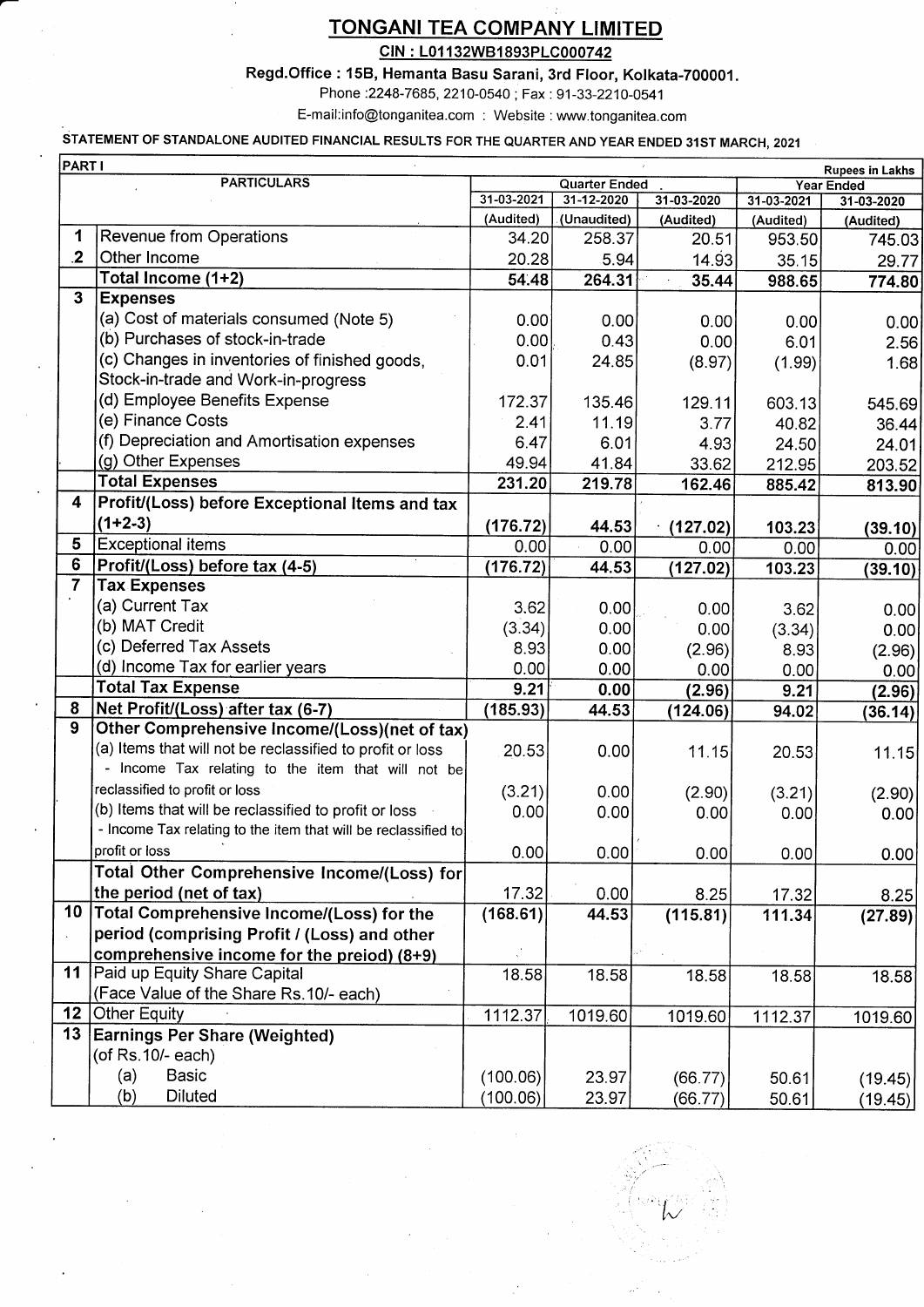## Standalone Statement of Assets and Liabilities (Rupees in Lakhs)

 $\overline{a}$ 

 $\ddot{\phantom{1}}$ 

 $\bar{\phantom{a}}$  $\ddot{\phantom{a}}$ 

|     | <b>Particulars</b>                                             |                            | As at<br>31/03/2021 | As at<br>31/03/2020 |
|-----|----------------------------------------------------------------|----------------------------|---------------------|---------------------|
|     |                                                                |                            | Audited             | <b>Audited</b>      |
| A   | <b>ASSETS</b>                                                  |                            |                     |                     |
| (1) | <b>Non-Current Assets</b>                                      |                            |                     |                     |
|     | Property, Plant and Equipment                                  |                            | 671.64              | 691.98              |
|     | Capital Work-in-Progress                                       |                            |                     |                     |
|     | Goodwill                                                       |                            |                     |                     |
|     | <b>Other Intangible Assets</b>                                 |                            |                     |                     |
|     | <b>Financial Assets</b>                                        |                            |                     |                     |
|     | Investments                                                    |                            | 217.79              | 217.79              |
|     | Loans & Advances                                               |                            | 68.00               | 68.00               |
|     | <b>Other Financial Assets</b>                                  |                            | 1.28                | 1.28                |
|     | <b>Other Non-Current Assets</b>                                |                            | 29.76               | 26.42               |
|     | Sub Total - Non-Current Assets                                 |                            | 988.47              | 1005.47             |
| (2) | <b>Current Assets</b>                                          |                            |                     |                     |
|     | Inventories                                                    |                            | 45.52               | 56.56               |
|     | <b>Biological Assets</b>                                       |                            | 0.73                | 0.73                |
|     | <b>Financial Assets</b>                                        |                            |                     |                     |
|     | Investments                                                    |                            | 103.00              | 103.00              |
|     | <b>Trade Receivables</b>                                       |                            | 22.58               | 6.48                |
|     | Cash and Cash Equivalents                                      |                            | 21.99               | 19.62               |
|     | Bank Balances other than above<br>Loans & Advances             |                            | 1.07                | 0.97                |
|     |                                                                |                            | 406.00              | 289.00              |
|     | <b>Other Financial Assets</b>                                  |                            | 9.05                | 9.63                |
|     | <b>Current Tax Assets (Net)</b><br><b>Other Current Assets</b> |                            | 222.53              | 225.32              |
|     | <b>Sub Total - Current Assets</b>                              |                            |                     |                     |
|     |                                                                |                            | 832.47              | 711.31              |
| в   | <b>EQUITY AND LIABILITIES</b>                                  | <b>TOTAL - ASSETS</b>      | 1820.94             | 1716.78             |
| (1) | <b>Equity</b>                                                  |                            |                     |                     |
|     | <b>Equity Share Capital</b>                                    |                            |                     |                     |
|     | <b>Other Equity</b>                                            |                            | 18.58               | 18.58               |
|     | Reserves and Surplus                                           |                            |                     |                     |
|     | <b>Other Reserves</b>                                          |                            | 1105.77             | 1013.00             |
|     | Sub Total - Equity                                             |                            | 6.60<br>1130.95     | 6.60                |
|     | (2) Liabilities                                                |                            |                     | 1038.18             |
|     | <b>Non-Current Liabilities</b>                                 |                            |                     |                     |
|     | <b>Financial Liabilities</b>                                   |                            |                     |                     |
|     | <b>Borrowings</b>                                              |                            | 72.64               |                     |
|     | Provisions                                                     | $\mathcal{F}(\mathcal{X})$ | 133.60              | 89.40<br>136.93     |
|     | Deferred Tax Liabilities (Net)                                 |                            | 44.74               | 32.61               |
|     | <b>Other Non-Current Liabilities</b>                           |                            | 0.07                | 0.07                |
|     | Sub Total - Non-Current Liabilities                            |                            | 251.05              | 259.01              |
|     | <b>Current Liabilities</b>                                     |                            |                     |                     |
|     | <b>Financial Liabilities</b>                                   |                            |                     |                     |
|     | <b>Borrowings</b>                                              |                            | 352.07              | 358.67              |
|     | <b>Trade Payables</b>                                          |                            | 7.63                | 17.96               |
|     | <b>Other Financial Liabilities</b>                             |                            | 13.73               | 21.99               |
|     | <b>Other Current Liabilities</b>                               |                            | 5.92                | 2.97                |
|     | <b>Employee Benefit Obligations</b>                            |                            | 58.59               | 18.00               |
|     | <b>Current Tax Liabilities (Net)</b>                           |                            | 1.00                |                     |
|     | Provisions                                                     |                            |                     |                     |
|     | <b>Sub Total - Current Liabilities</b>                         |                            | 438.94              | 419.59              |
|     |                                                                | <b>TOTAL - LIABILITIES</b> | 689.99              | 678.60              |
|     | TOTAL - EQUITY AND LIABILITIES                                 |                            | 1820.94             | 1716.78             |
|     |                                                                |                            |                     |                     |

÷.

E<br>Elizabeth<br>S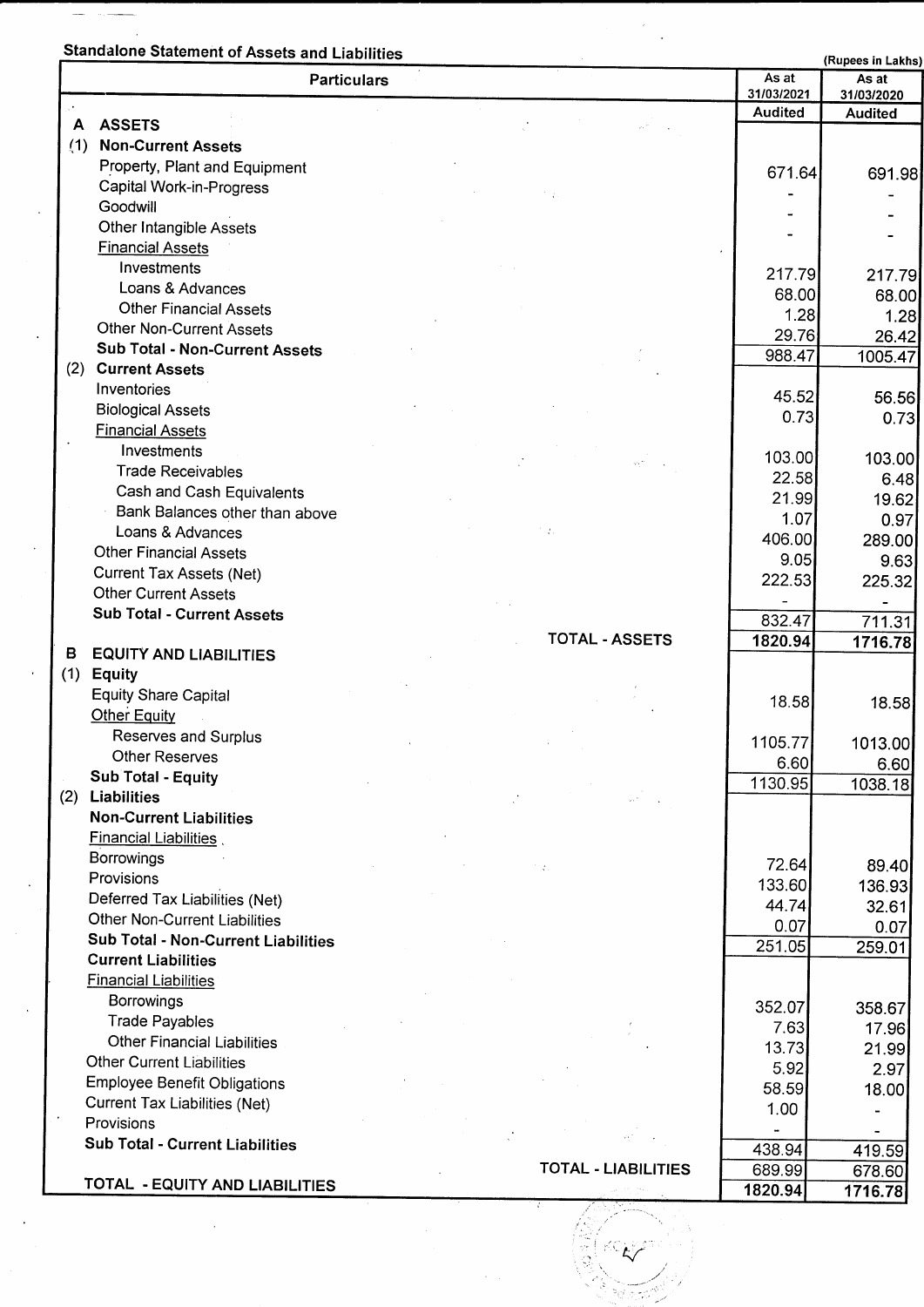|    |                                                                                                  |     | For the<br>Year ended<br>31st March 2021 | For the<br>Year ended<br>31st March 2020 |
|----|--------------------------------------------------------------------------------------------------|-----|------------------------------------------|------------------------------------------|
| А. | <b>CASH FLOW FROM OPERATING ACTIVITIES:</b>                                                      |     |                                          |                                          |
|    | Net Profit/(Loss) before tax and extraordinary items                                             |     | 103.23                                   | (39.10)                                  |
|    | Adjustments for:                                                                                 |     |                                          |                                          |
|    | Depreciation & Amortisation Expenses                                                             |     | 24.50                                    | 24.01                                    |
|    | (Gain)/Loss on Disposal of Assets                                                                |     | 0.05                                     | 0.27                                     |
|    | Contribution to Gratuity Fund                                                                    |     | 17.20                                    | 17.78                                    |
|    | <b>Finance Cost</b>                                                                              |     | 40.82                                    | 36.44                                    |
|    | Interest Received                                                                                |     | (33.81)                                  | (28.49)                                  |
|    | Operating Profit before working capital changes                                                  |     | 151.99                                   | 10.91                                    |
|    | Adjustments for:                                                                                 |     |                                          |                                          |
|    | (Increase)/Decrease In Trade Receivable                                                          |     | (16.11)                                  | 9.21                                     |
|    | (Increase)/Decrease In Inventories                                                               |     | 11.03                                    | 11.83                                    |
|    | (Increase)/Decrease In Other Financial Assets                                                    |     | 0.59                                     | (25.18)                                  |
|    | (Increase)/Decrease In Other Current Assets                                                      |     | 2.79                                     | 22.61                                    |
|    | Increase/(Decrease) In Trade Payable                                                             |     | (10.32)                                  | (0.43)                                   |
|    | Increase/(Decrease) In Provisions (Net)                                                          |     | 37.98                                    | (0.93)                                   |
|    | Increase/(Decrease) In Other Current Liabilities                                                 |     | 2.95                                     | 1.78                                     |
|    | Increase/(Decrease) In Other Financial Liabilities                                               |     | (8.39)                                   | 15.85                                    |
|    | Cash generated from operations                                                                   |     | 172.51                                   | 45.65                                    |
|    | Direct Tax (paid) / Refund (Net)<br>Net Cash from operating activities                           |     |                                          |                                          |
|    |                                                                                                  | (A) | 172.51                                   | 45.65                                    |
| В. | <b>CASH FLOW FROM INVESTING ACTIVITIES:</b>                                                      |     |                                          |                                          |
|    | Purchase of Fixed Assets including Capital WIP (net of subsidy)                                  |     |                                          |                                          |
|    | Proceeds from Sale of Assets                                                                     |     | (5.20)                                   | (0.15)                                   |
|    | <b>Interest Received</b>                                                                         |     | 1.00<br>33.81                            | 1.50                                     |
|    | Net Cash used in investing activities                                                            | (B) | 29.61                                    | 28.49<br>29.84                           |
|    |                                                                                                  |     |                                          |                                          |
| C  | <b>CASH FLOW FROM FINANCING ACTIVITIES:</b>                                                      |     |                                          |                                          |
|    | Proceeds/(Repayment) of Borrowings                                                               |     |                                          |                                          |
|    | Proceeds/(Repayment) of Secured Current Borrowings from Bank                                     |     | (6.61)                                   | 0.65                                     |
|    | Proceeds/(Repayment) Secured Non Current borrowing from Bank &                                   |     | 53.25                                    | $\blacksquare$                           |
|    | Proceeds/(Repayment) Non Current Unsecured Borrowings<br>Unsecured Loans (Extended) / Receovered |     | (70.00)                                  | 15.00                                    |
|    | Dividend Paid                                                                                    |     | (117.00)                                 | (26.00)                                  |
|    | Corporate Dividend Tax paid                                                                      |     | (18.58)                                  | (11.15)                                  |
|    | Interest & Finance Charges                                                                       |     |                                          | (0.91)                                   |
|    | Net Cash used in Financing Activities                                                            |     | (40.81)                                  | (36.44)                                  |
|    |                                                                                                  | (C) | (199.75)                                 | (58.85)                                  |
|    | Net increase/(Decrease) in cash and cash equivalents (A+B+C)                                     |     | 2.37                                     | 16.64                                    |
|    | Cash and cash equivalents at the beginning of the year                                           |     | 19.62                                    | 2.98                                     |
|    | Cash and cash equivalents at the end of the year.                                                |     | 21.99                                    | 19.62                                    |
|    | Earmark Balances with Bank                                                                       |     | 1.07                                     | 0.97                                     |
|    | Cash & Bank Balances at the end of the year                                                      |     | 23.06                                    | 20.59                                    |

## CASH FLOW STATEMENT FOR TIIE YEAR ENDED 31ST MARCH. 2021

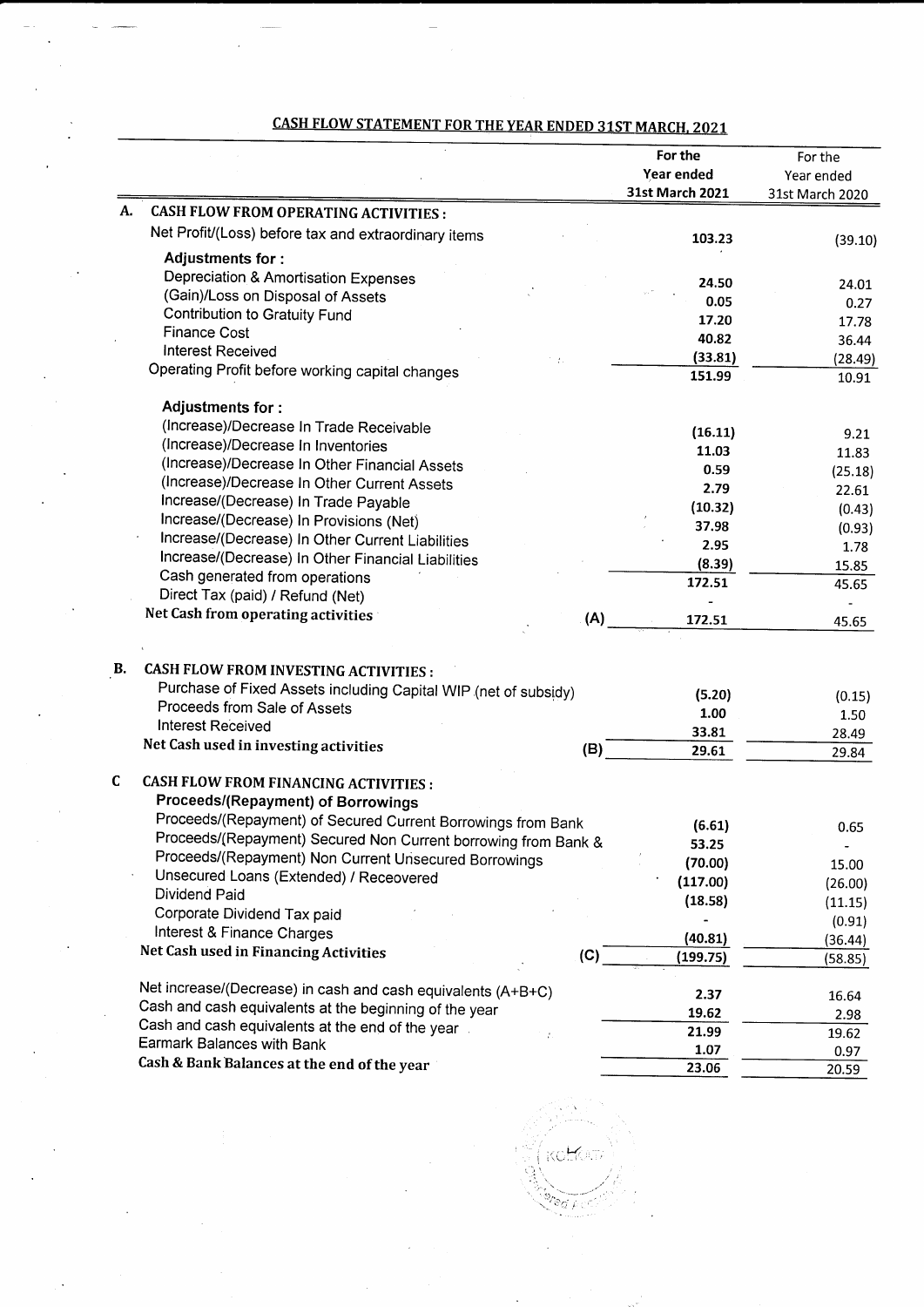- Note : 1 The above audited results have been reviewed by the Audit Committee and approved by the Board of Directors at their meeting held on 16th June, 2021.
	- 2 The figures of the last quarter i.e.three months ended on 31st March, 2021 are the balancing figures between audited figures in respect of the full financial year and the published year to date unaudited figures upto the third quarter of the current financial year.
	- 3 The Company operates mainly in one business segment viz.Cultivation, Manufacturing and selling of Tea, being reportable segment and all other activities revolve around the main activity.
	- 4 Statement of Assets & Liabilities as on 31 .03.2021 and Statement of Cash Flow for the year ended 31.03.2021 and Previous year figures are annexed herewith.
	- 5 Value of consumption of raw materials,if any,represents only Green Leaf purchased from third parties.
	- 6 ln view of the lock-down declared across the country by Government of lndia on March 23,2020, the operations of the Company were adversely impacted during the first two quarter of the Financial Year 2020-21. The company resumed it's operations in a phased manner as per the guidelines declared by the Central and State Government from time to time. As a result of lockdown current financial results are not comparable to previous corresponding period results. The liquidity position of the company is comfortable due to Lines of Credit provided by the Company's banker SBl.
	- 7 Previous periods figures have been regrouped so as to conform to those of the current period.

FOR AND ON BEHALF OF THE BOARD  $M_L L_D$ 

> (MANOJ KUMAR DAGA) CHAIRMAN DIN :00123386

Date : 16th June,2021 Place : Kolkata.

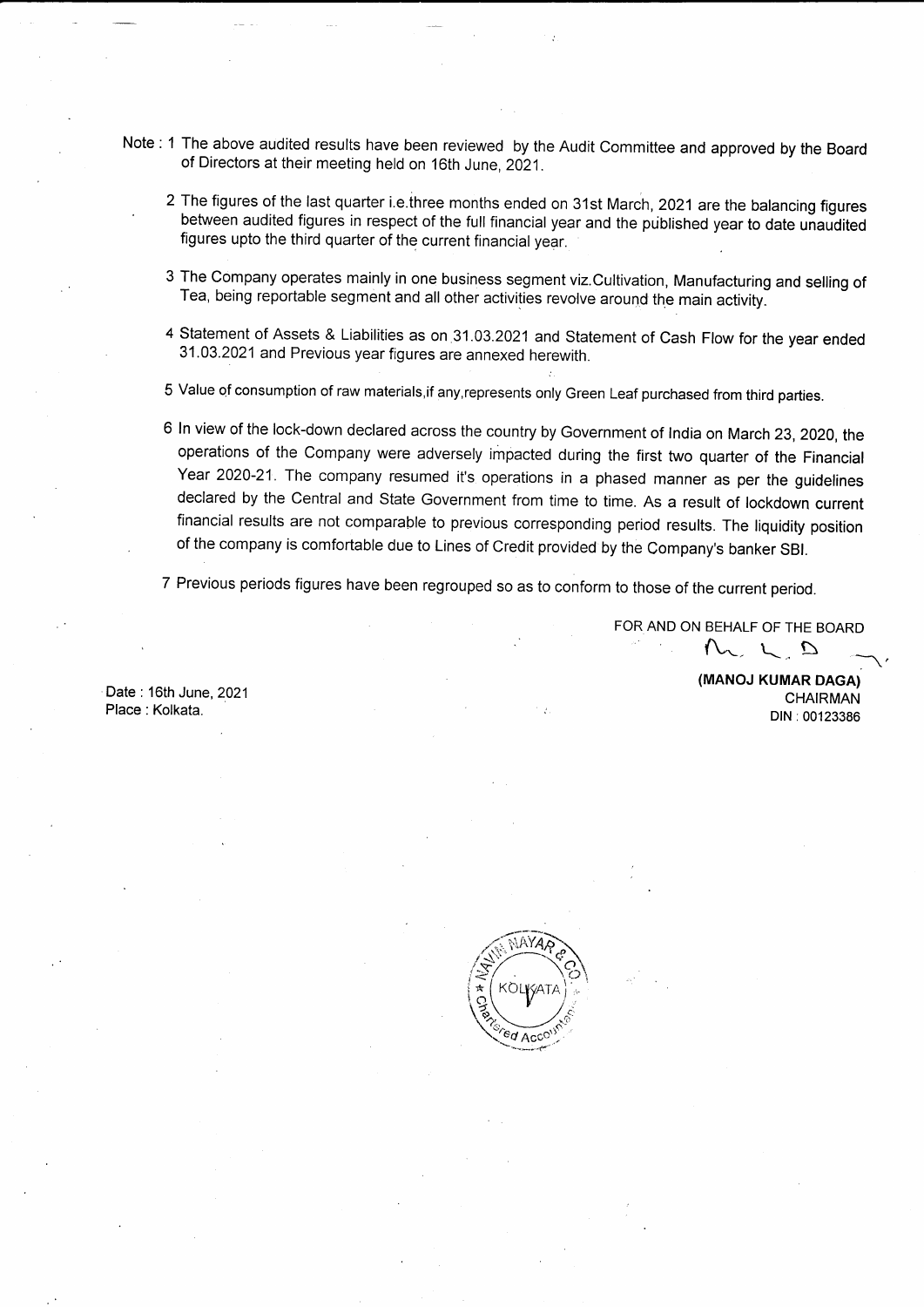CIN: L01132WB1893PLC000742

 $16^{th}$  June, 2021

The Secretary The Calcutta Stock Exchange Ltd. 7, Lyons Range, KOLKATA - 700 001.

Dear Sir.

### Sub: Declaration pursuant to Regulation 33(3)(d) of Securities and Exchange Board of India (Listing Obligations and Disclosure Requirements) Regulations, 2015.

In compliance with the provision of Regulation  $33(3)(d)$  of Securities and Exchange Board of India (Listing Obligations and disclosure Requirements) Regulations, 2015, we hereby declare that M/s. Navin Nayar & Company, Chartered Accountants (FRNo.317117E) Statutory Auditor of the Company have issued an Audit Report with unmodified opinion on the Annual Audited Standalone Financial Results (Ind AS compliant) of the Company for the year ended 31<sup>st</sup> March, 2021.

Kindly take the same on your record.

Thanking you,

Yours faithfully,

For TONGANI TEA CO. LTD  $\vee$ ,  $\vee$   $\vee$ 

Director

15-B, HEMANTA BASU SARANI, 3rd FLOOR, KOLKATA 700 001, INDIA PHONE : 2248-7685, 2210-0540 FAX : 91-33-2210-0541 E-mail : info@tonganitea.com Website: www.tonganitea.com